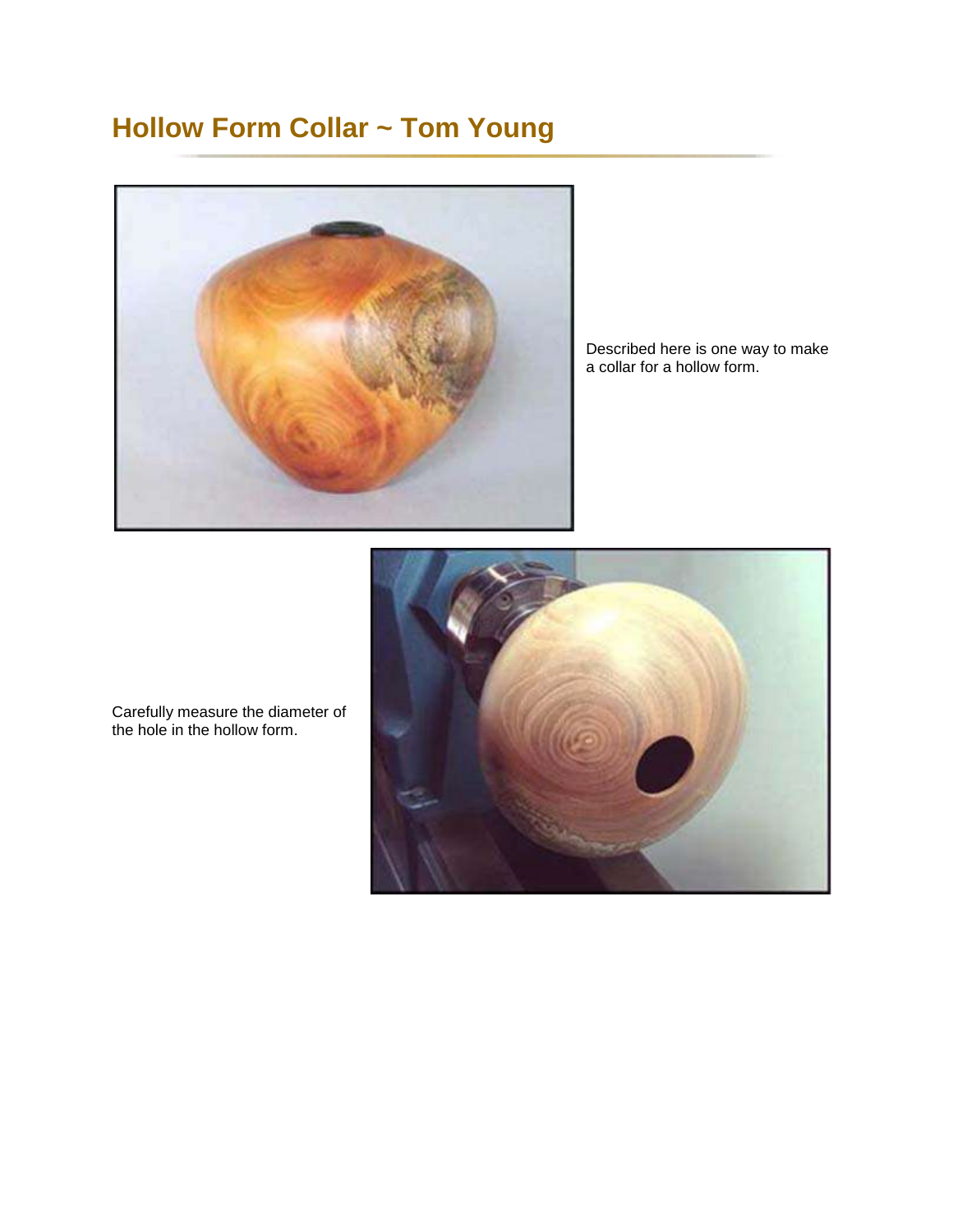

Cut a blank, larger than the hole, to turn for the collar. I prefer to make the collar out of a contrasting wood.



Use a waste block to mount the collar blank on the lathe. I use double face tape to attached the collar blank to the waste block. Use a waste block smaller than the collar blank so you can turn and sand the top edge.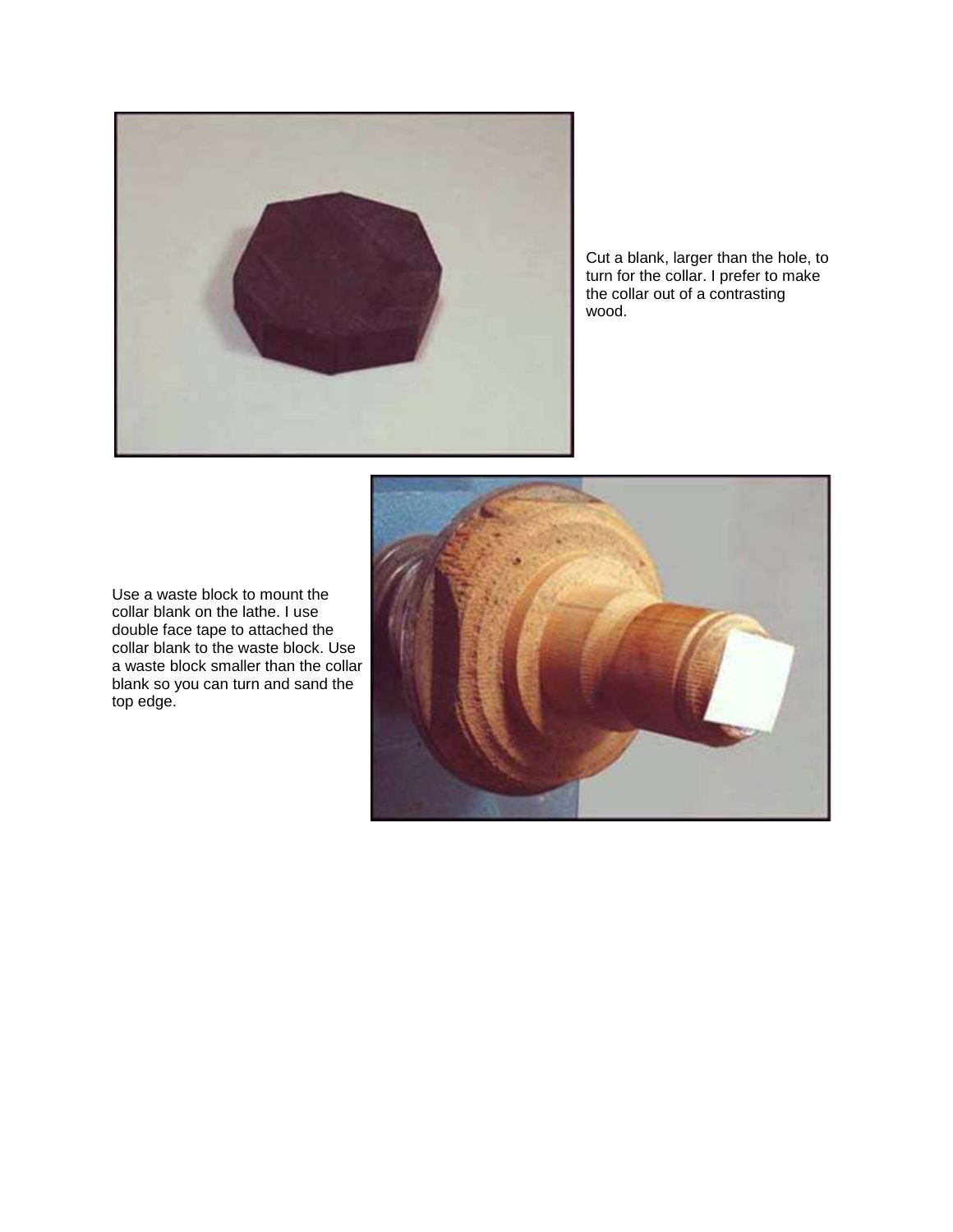

Use another waste block and bring the tail stock up to put pressure on the collar blank. Tighten the tail stock and keep the tension on for a few minutes to allow the collar blank to stick to the double sided tape.

Turn the collar to fit the opening of the hollow form. Check the fit often. The collar should be snug, but not too tight. Also, shape and sand the top edge of the collar.

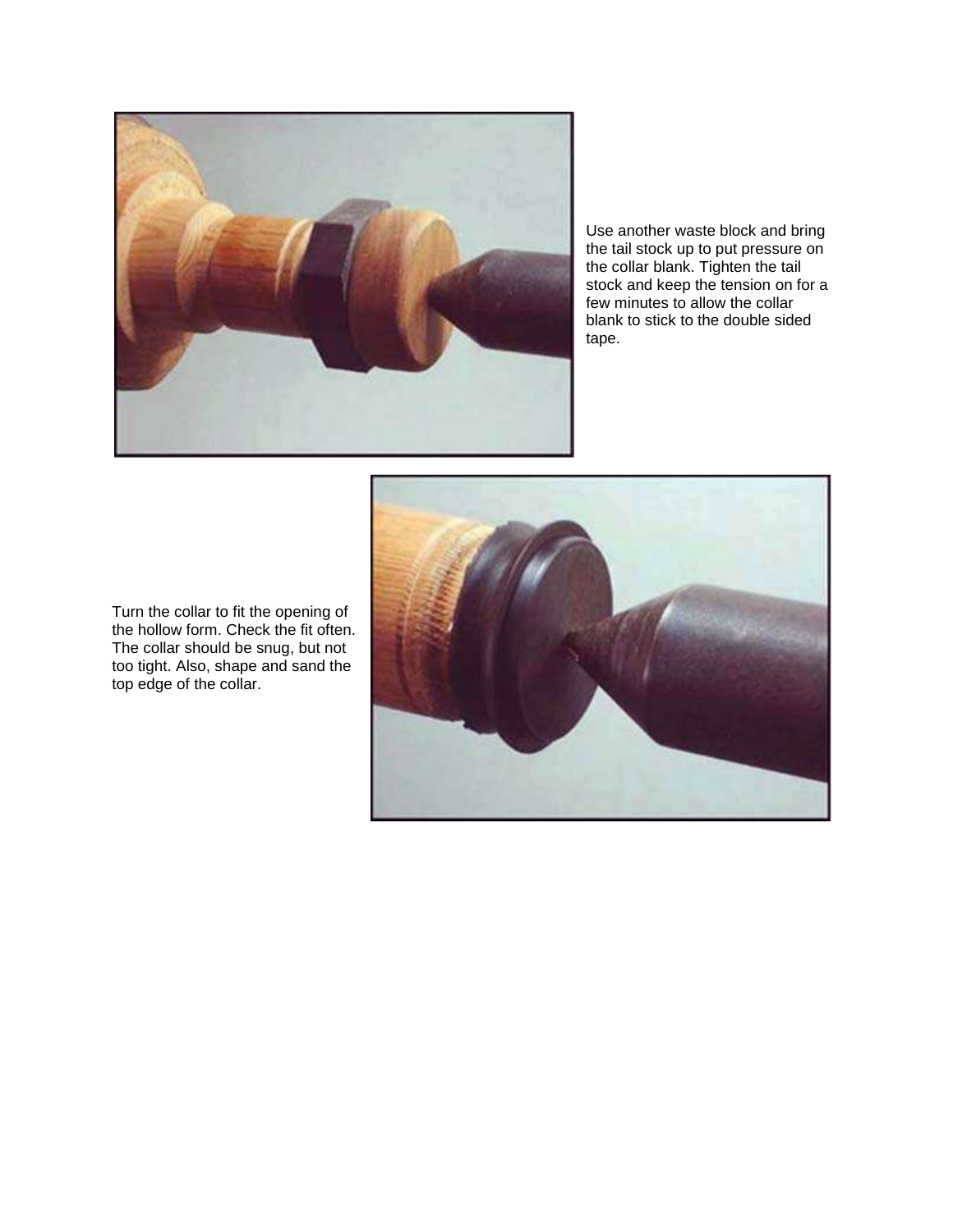

Remount the hollow form and glue in the collar. Use the tail stock to hold the piece until the glue dries. Do not put too much pressure on piece.



The collar is now ready for shaping.